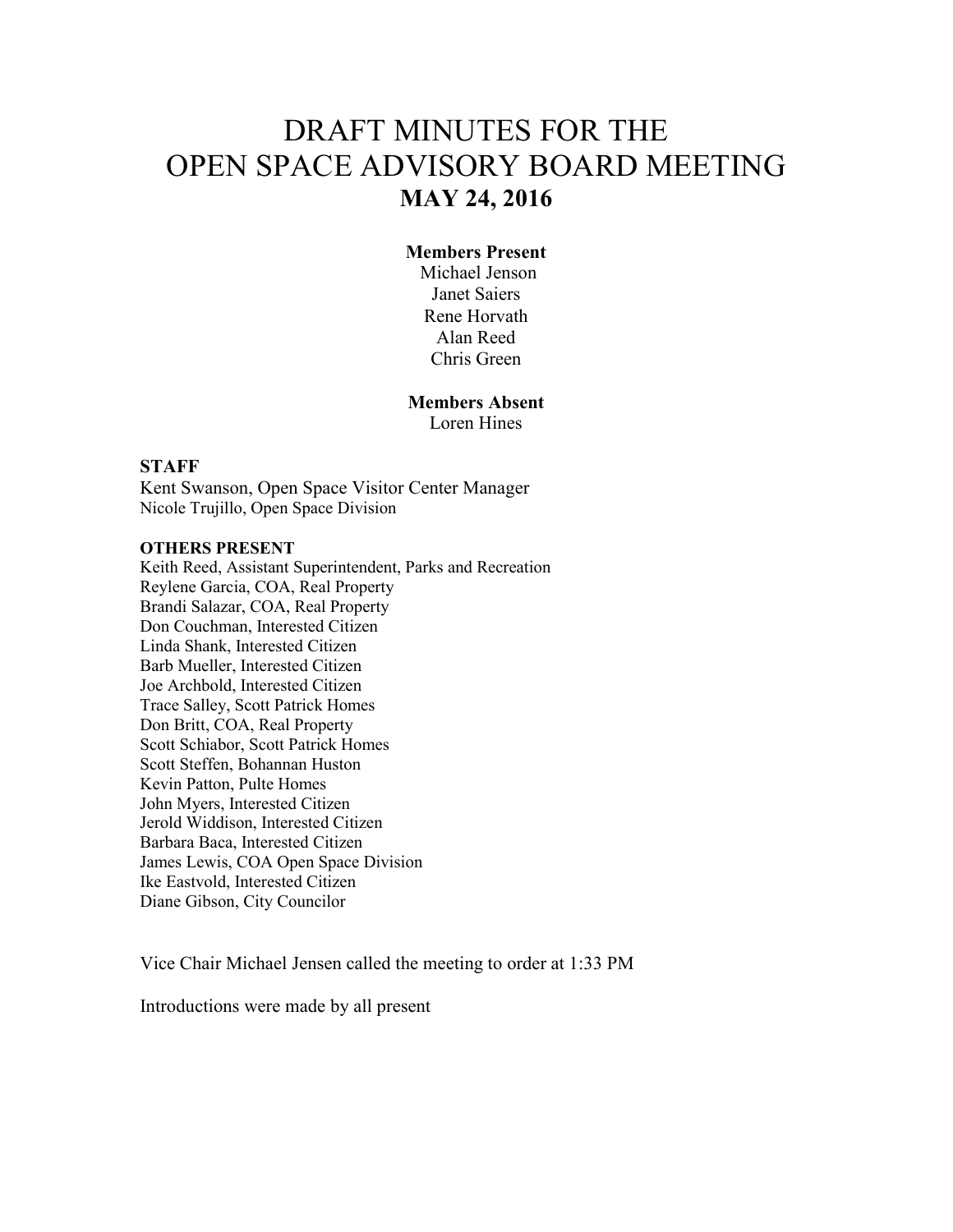#### **APPROVAL OF AGENDA**

A motion was made by Alan Reed to approve the agenda. The motion was seconded by Janet Saiers. A vote was taken and the motion passed on a 4 to 0 vote. Rene Horvath was late and was unable to vote.

#### **APPROVAL OF MINUTES**

After some discussion by the board and some requested changes, a motion was made by Alan Reed to approve the minutes from April 26, 2016 and May 10, 2016. The motion was seconded by Chris Green. A vote was taken and the motion passed on a 4 to 0 vote. Rene Horvath was late and unable to vote.

#### **PUBLIC COMMENT**

Barbara Baca announced the resolution for the creation of the Patrick J. Baca Open Space. She stated that the Patrick J. Baca Open Space will remain as MRGCD property and to be maintained by the Open Space Division.

A motion was made to express the appreciation from the board to Barbara Baca for bringing this to the OSAB attention. The motion was seconded by Janet Saiers. A vote was taken and the motion passed on a 5 to 0 vote.

Kent Swanson announced the successful completion of National River Clean Up on May 21, 2016.

Kent Swanson announced that National Trails Day will be on Saturday June 4, 2016.

Alan Reed announced that the OSAB should be advising the EPC relative to anything important happening with the comprehensive plan. He asked if the Planning Department to come and give an update at the next meeting.

James Lewis stated that the Open Space Division worked with the National Park Service and is pleased to announce that the property has now been fenced off at the Northern Geologic Window.

## **REAL PROPERTY REPORT**

#### **a. SANTA FE VILLAGE EXCHANGE WITH NATIONAL PARK SERVICES;**

Don Britt introduces the Santa Fe Village Exchange with the National Park Services and Open Space. After some discussion, a motion was made by Alan Reed to approve the Santa Fe Village Exchange as presented. The motion was seconded by Janet Saiers. A vote was taken and the motion passed on a 5 to 0 vote.